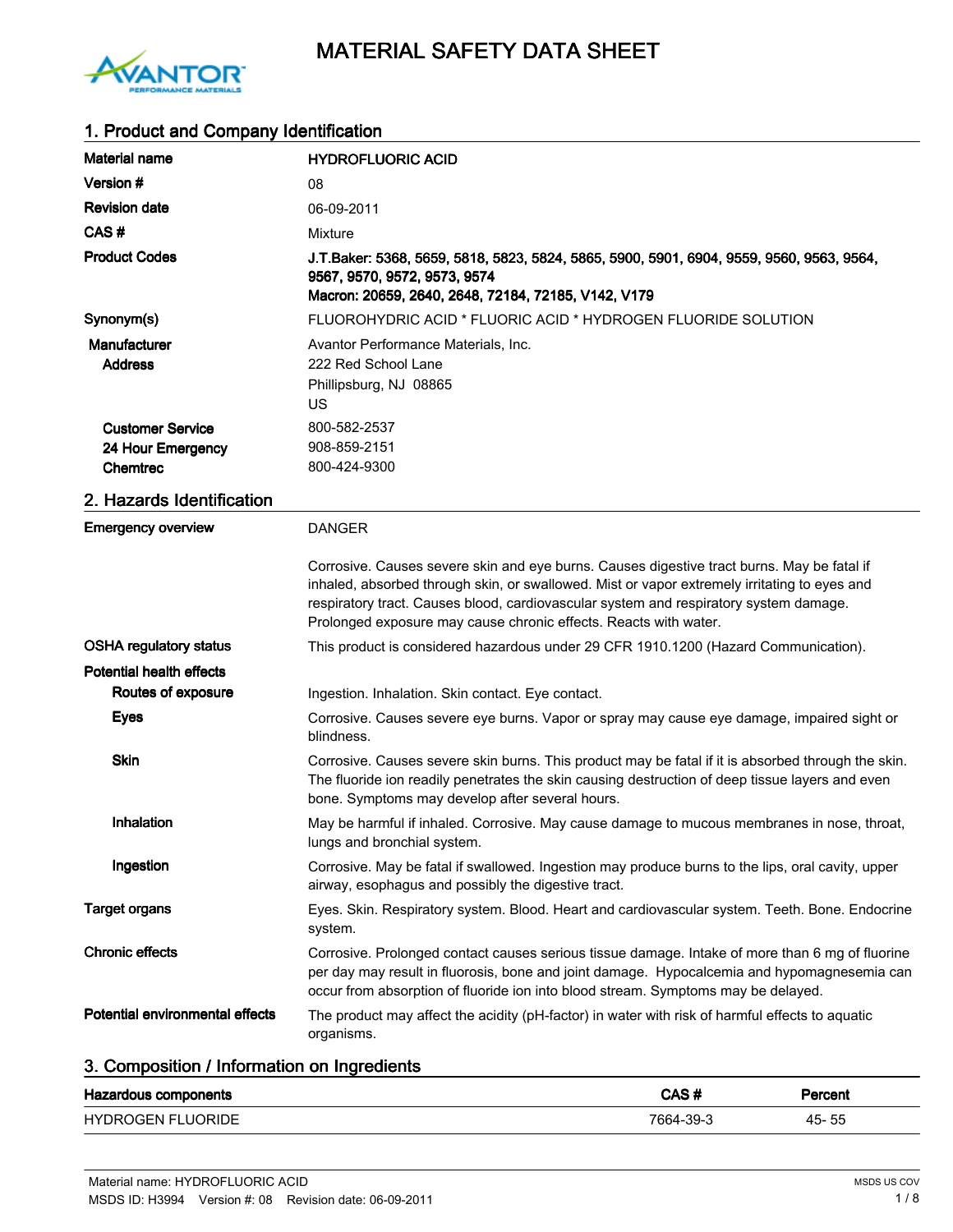| Non-hazardous components                                 |                                                                                                                                                                                                                                                                                                                                                                                       | CAS#      | Percent   |
|----------------------------------------------------------|---------------------------------------------------------------------------------------------------------------------------------------------------------------------------------------------------------------------------------------------------------------------------------------------------------------------------------------------------------------------------------------|-----------|-----------|
| <b>WATER</b>                                             |                                                                                                                                                                                                                                                                                                                                                                                       | 7732-18-5 | $45 - 55$ |
| 4. First Aid Measures                                    |                                                                                                                                                                                                                                                                                                                                                                                       |           |           |
| First aid procedures                                     |                                                                                                                                                                                                                                                                                                                                                                                       |           |           |
| Eye contact                                              | Immediately flush with plenty of water for at least 15 minutes. If easy to do, remove contact<br>lenses. Call a physician or poison control center immediately. In case of irritation from airborne<br>exposure, move to fresh air. Get medical attention immediately.                                                                                                                |           |           |
| Skin contact                                             | Immediately flush with plenty of water for at least 15 minutes while removing contaminated<br>clothing and shoes. Call a physician or poison control center immediately. Wash clothing<br>separately before reuse. Destroy or thoroughly clean contaminated shoes.                                                                                                                    |           |           |
| Inhalation                                               | Move to fresh air. If breathing stops, provide artificial respiration. If breathing is difficult, give<br>oxygen. Call a physician or poison control center immediately.                                                                                                                                                                                                              |           |           |
| Ingestion                                                | Call a physician or poison control center immediately. Do not induce vomiting. If vomiting occurs,<br>the head should be kept low so that stomach vomit doesn't enter the lungs.                                                                                                                                                                                                      |           |           |
| Notes to physician                                       | Keep victim under observation. Appropriate treatment to help protect the affected person against<br>circulatory shock, respiratory depression, and convulsion may be needed. Symptoms may be<br>delayed.                                                                                                                                                                              |           |           |
| General advice                                           | In the case of accident or if you feel unwell, seek medical advice immediately (show the label<br>where possible). Show this safety data sheet to the doctor in attendance. Ensure that medical<br>personnel are aware of the material(s) involved, and take precautions to protect themselves.                                                                                       |           |           |
| 5. Fire Fighting Measures                                |                                                                                                                                                                                                                                                                                                                                                                                       |           |           |
| <b>Flammable properties</b>                              | The product is not flammable. Material will react with water and may release a flammable (and/or)<br>toxic gas.                                                                                                                                                                                                                                                                       |           |           |
| <b>Extinguishing media</b>                               |                                                                                                                                                                                                                                                                                                                                                                                       |           |           |
| Suitable extinguishing<br>media                          | Carbon dioxide (CO2). Dry chemical powder. Foam.                                                                                                                                                                                                                                                                                                                                      |           |           |
| Unsuitable extinguishing<br>media                        | The product reacts with water and will generate heat. Addition of water or foam to the fire may<br>cause frothing.                                                                                                                                                                                                                                                                    |           |           |
| <b>Protection of firefighters</b>                        |                                                                                                                                                                                                                                                                                                                                                                                       |           |           |
| <b>Specific hazards arising</b><br>from the chemical     | Not flammable, but reacts with most metals to form flammable hydrogen gas. Fire may produce<br>irritating, corrosive and/or toxic gases.                                                                                                                                                                                                                                              |           |           |
| Protective equipment and<br>precautions for firefighters | Self-contained breathing apparatus and full protective clothing must be worn in case of fire. Use<br>water spray to cool unopened containers. Cool containers exposed to flames with water until well<br>after the fire is out.                                                                                                                                                       |           |           |
| Special protective equipment for<br>fire-fighters        | Wear full protective clothing, including helmet, self-contained positive pressure or pressure<br>demand breathing apparatus, protective clothing and face mask. Wear self-contained breathing<br>apparatus with a full facepiece operated in the positive pressure demand mode when fighting<br>fires.                                                                                |           |           |
| Specific methods                                         | In the event of fire and/or explosion do not breathe fumes.                                                                                                                                                                                                                                                                                                                           |           |           |
| 6. Accidental Release Measures                           |                                                                                                                                                                                                                                                                                                                                                                                       |           |           |
| <b>Personal precautions</b>                              | Wear appropriate protective equipment and clothing during clean-up. Keep unnecessary<br>personnel away. Keep upwind. Keep out of low areas. Ventilate closed spaces before entering<br>them. Do not touch damaged containers or spilled material unless wearing appropriate protective<br>clothing. Local authorities should be advised if significant spillages cannot be contained. |           |           |
| <b>Environmental precautions</b>                         | Prevent further leakage or spillage if safe to do so. Do not contaminate water. Avoid discharge<br>into drains, water courses or onto the ground.                                                                                                                                                                                                                                     |           |           |
| <b>Methods for containment</b>                           | Stop the flow of material, if this is without risk. Prevent entry into waterways, sewer, basements or<br>confined areas. Dike the spilled material, where this is possible.                                                                                                                                                                                                           |           |           |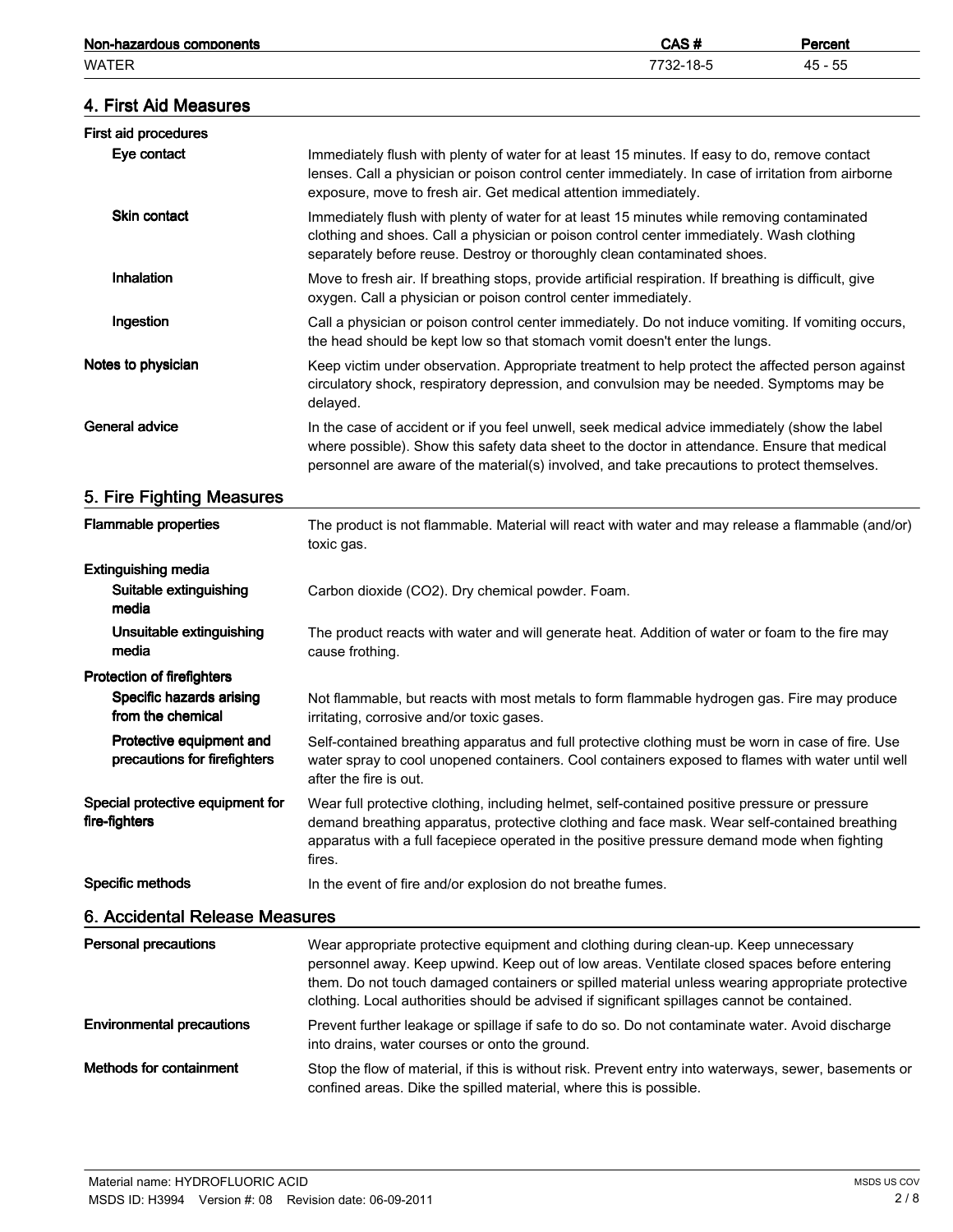Methods for cleaning up **Large Spills: Neutralize spill area and washings with soda ash or lime. Use a non-combustible** material like vermiculite, sand or earth to soak up the product and place into a container for later disposal. Dike far ahead of spill for later disposal.

> Small Spills: Neutralize spill area and washings with soda ash or lime. Wipe up with absorbent material (e.g. cloth, fleece). Collect in a non-combustible container for prompt disposal.

Never return spills in original containers for re-use. Clean surface thoroughly to remove residual contamination. Clean up in accordance with all applicable regulations.

J. T. Baker Hydrofluoric Acid Emergency Cleanup Kit is recommended for spills of this product.

#### 7. Handling and Storage

Handling **Handling** Wear appropriate personal protective equipment. Do not get in eyes, on skin, on clothing. Do not breathe mist or vapor. Do not taste or swallow. Use only with adequate ventilation. Wash thoroughly after handling. Do not eat, drink or smoke when using the product. Use caution when combining with water; DO NOT add water to acid, ALWAYS add acid to water while stirring to prevent release of heat, steam and fumes. See Section 8 of the MSDS for Personal Protective Equipment. Storage **Exercise 3** Do not store in metal containers. Keep tightly closed in a dry, cool and well-ventilated place.

## 8. Exposure Controls / Personal Protection

#### Occupational exposure limits

 $A$ 

| <b>Components</b>             | <b>Type</b> | Value         |  |
|-------------------------------|-------------|---------------|--|
| HYDROGEN FLUORIDE (7664-39-3) | <b>BEL</b>  | 10.0000 mg/g  |  |
|                               |             | $3.0000$ mg/g |  |
|                               | Ceiling     | 2.0000 ppm    |  |
|                               | <b>TWA</b>  | $0.5000$ ppm  |  |
|                               |             | 2.5000 mg/m3  |  |
| U.S. - OSHA                   |             |               |  |
| <b>Components</b>             | <b>Type</b> | Value         |  |
| HYDROGEN FLUORIDE (7664-39-3) | <b>PEL</b>  | 2.5000 mg/m3  |  |
|                               | <b>TWA</b>  | 3.0000 ppm    |  |

| <b>Engineering controls</b>       | Good general ventilation (typically 10 air changes per hour) should be used. Ventilation rates<br>should be matched to conditions. If applicable, use process enclosures, local exhaust ventilation,<br>or other engineering controls to maintain airborne levels below recommended exposure limits. If<br>exposure limits have not been established, maintain airborne levels to an acceptable level. |
|-----------------------------------|--------------------------------------------------------------------------------------------------------------------------------------------------------------------------------------------------------------------------------------------------------------------------------------------------------------------------------------------------------------------------------------------------------|
| Personal protective equipment     |                                                                                                                                                                                                                                                                                                                                                                                                        |
| Eye / face protection             | Wear safety glasses with side shields (or goggles) and a face shield.                                                                                                                                                                                                                                                                                                                                  |
| Skin protection                   | Wear appropriate chemical resistant clothing. Wear appropriate chemical resistant gloves.                                                                                                                                                                                                                                                                                                              |
| <b>Respiratory protection</b>     | If engineering controls do not maintain airborne concentrations below recommended exposure<br>limits (where applicable) or to an acceptable level (in countries where exposure limits have not<br>been established), an approved respirator must be worn. Chemical respirator with specific<br>cartridge and full facepiece providing protection against the compound of concern.                      |
| General hygeine<br>considerations | Provide eyewash station and safety shower. Always observe good personal hygiene measures,<br>such as washing after handling the material and before eating, drinking, and/or smoking.<br>Routinely wash work clothing and protective equipment to remove contaminants.                                                                                                                                 |
| General                           | Wear chemical protective equipment that is specifically recommended by the manufacturer.<br>Launder contaminated clothing before reuse.                                                                                                                                                                                                                                                                |

## 9. Physical & Chemical Properties

Appearance Fuming liquid.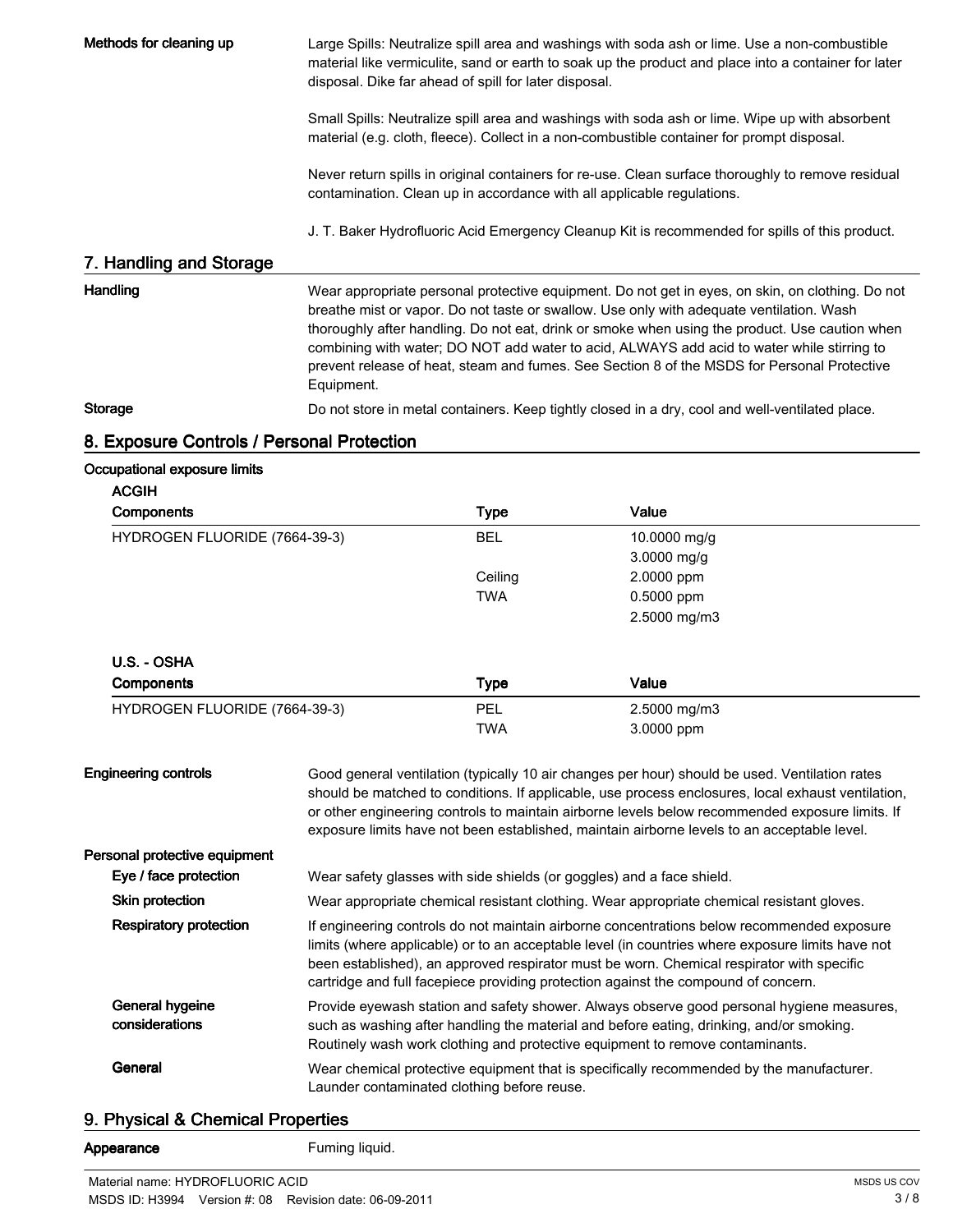| Color                                             | Colorless.          |
|---------------------------------------------------|---------------------|
| Odor                                              | Strong. Irritating. |
| <b>Odor threshold</b>                             | Not available.      |
| <b>Physical state</b>                             | Liquid.             |
| Form                                              | Liquid.             |
| pH                                                | 1 (0.1 M Solution)  |
| <b>Melting point</b>                              | -32.8 °F (-36 °C)   |
| Freezing point                                    | -32.8 °F (-36 °C)   |
| <b>Boiling point</b>                              | 226.4 °F (108 °C)   |
| Flash point                                       | Not available.      |
| <b>Evaporation rate</b>                           | Not available.      |
| Flammability limits in air, upper,<br>% by volume | Not available.      |
| Flammability limits in air, lower,<br>% by volume | Not available.      |
| Vapor pressure                                    | 3.33 kPa            |
| Specific gravity                                  | 1.18                |
| <b>Relative density</b>                           | Not available.      |
| Solubility (water)                                | Miscible            |
| <b>Partition coefficient</b><br>(n-octanol/water) | Not available       |
| Auto-ignition temperature                         | Not available.      |
| <b>Decomposition temperature</b>                  | Not available.      |
| Molecular weight                                  | 20.01               |
| Molecular formula                                 | <b>HF</b>           |
| 10. Chemical Stability & Reactivity Information   |                     |

| <b>Chemical stability</b>             | Stable under normal temperature conditions. Instability caused by elevated temperatures.                                                                                                                                                                                                        |
|---------------------------------------|-------------------------------------------------------------------------------------------------------------------------------------------------------------------------------------------------------------------------------------------------------------------------------------------------|
| Conditions to avoid                   | Heat. Water, moisture.                                                                                                                                                                                                                                                                          |
| Incompatible materials                | Strong oxidizing agents. Acids. Bases, alkalies (organic). Ammonia. Sodium hydroxide. Sulfuric<br>acid. Vinyl acetate. Organic compounds. Glass. Fluorine. Cyanides. Metals. Alkaline metals. May<br>attack some plastics, rubber and coatings. Contact with water rapidly liberates toxic gas. |
| Hazardous decomposition<br>products   | Hydrogen fluoride.                                                                                                                                                                                                                                                                              |
| Possibility of hazardous<br>reactions | Hazardous polymerization does not occur.                                                                                                                                                                                                                                                        |

# 11. Toxicological Information

| Sensitization                                     | Not a skin sensitizer. |                                                                                                                                                                                                                                                                                     |
|---------------------------------------------------|------------------------|-------------------------------------------------------------------------------------------------------------------------------------------------------------------------------------------------------------------------------------------------------------------------------------|
| US ACGIH Threshold Limit Values: Skin designation |                        |                                                                                                                                                                                                                                                                                     |
| HYDROGEN FLUORIDE (CAS 7664-39-3)                 |                        | Can be absorbed through the skin.                                                                                                                                                                                                                                                   |
| Acute effects                                     |                        | May be fatal if inhaled, absorbed through skin, or swallowed.                                                                                                                                                                                                                       |
| Local effects                                     |                        | Causes severe burns. Mist or vapor extremely irritating to eyes and respiratory tract. Causes<br>blood, cardiovascular system and respiratory system damage.                                                                                                                        |
| <b>Chronic effects</b>                            |                        | Corrosive. Prolonged contact causes serious tissue damage. Intake of more than 6 mg of fluorine<br>per day may result in fluorosis, bone and joint damage. Hypocalcemia and hypomagnesemia can<br>occur from absorption of fluoride ion into blood stream. Symptoms may be delayed. |
| Carcinogenicity                                   |                        | This product is not considered to be a carcinogen by IARC, ACGIH, NTP, or OSHA.                                                                                                                                                                                                     |
| <b>ACGIH Carcinogens</b>                          |                        |                                                                                                                                                                                                                                                                                     |
| HYDROGEN FLUORIDE (CAS 7664-39-3)                 |                        | A4 Not classifiable as a human carcinogen.                                                                                                                                                                                                                                          |
| Material name: HYDROFLUORIC ACID                  |                        | <b>MSDS US COV</b>                                                                                                                                                                                                                                                                  |

MSDS ID: H3994 Version #: 08 Revision date: 06-09-2011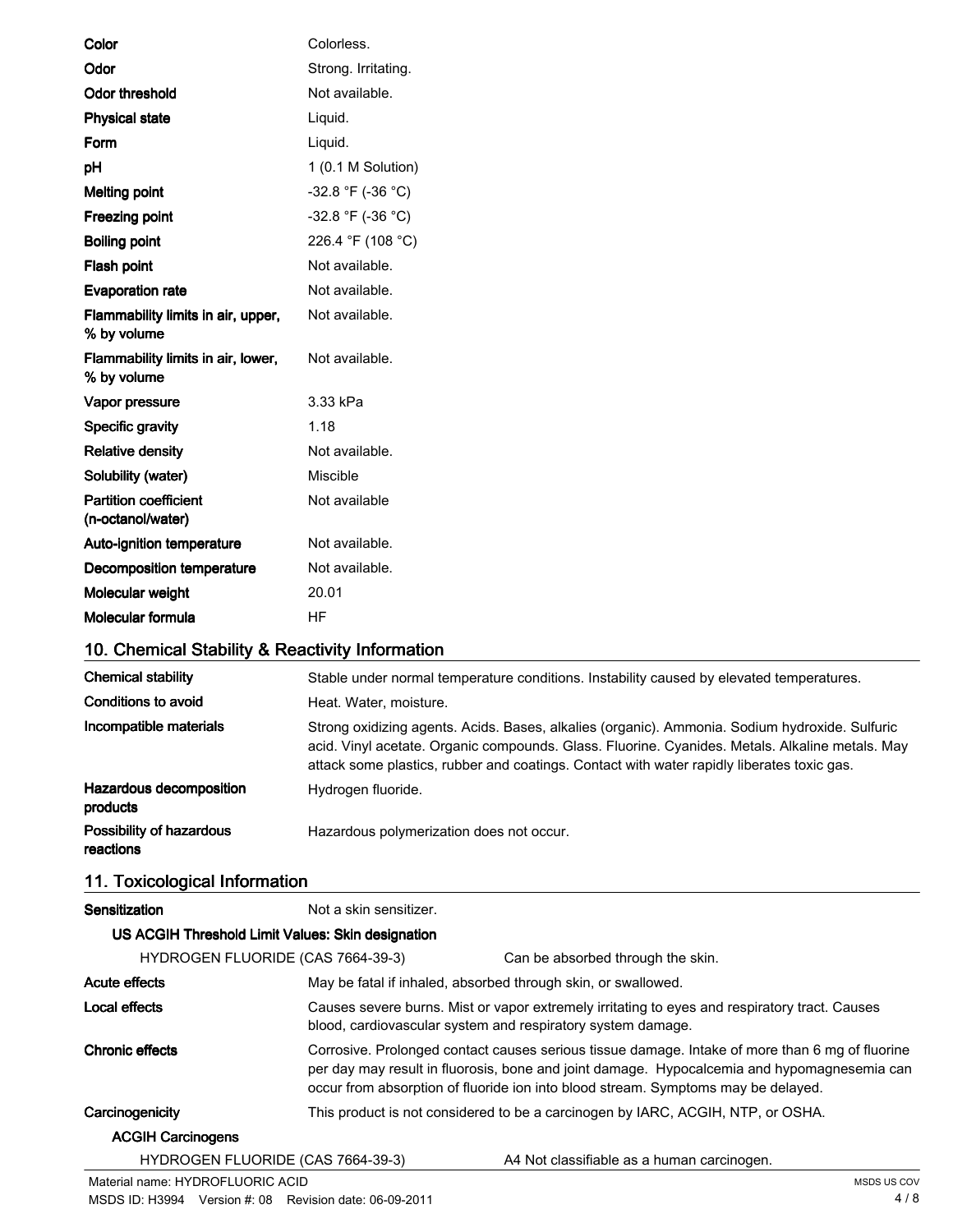## IARC Monographs. Overall Evaluation of Carcinogenicity

| HYDROGEN FLUORIDE (CAS 7664-39-3) |                                                        | 3 Not classifiable as to carcinogenicity to humans.                                                                                                                            |
|-----------------------------------|--------------------------------------------------------|--------------------------------------------------------------------------------------------------------------------------------------------------------------------------------|
| Skin corrosion/irritation         |                                                        | Corrosive to skin and eyes. The fluoride ion readily penetrates the skin causing destruction of<br>deep tissue layers and even bone. Symptoms may develop after several hours. |
| Epidemiology                      | No epidemiological data is available for this product. |                                                                                                                                                                                |
| <b>Mutagenicity</b>               | mutagenic or genotoxic.                                | No data available to indicate product or any components present at greater than 0.1% are                                                                                       |
| <b>Neurological effects</b>       | No data available for this product.                    |                                                                                                                                                                                |
| Reproductive effects              | Contains no ingredient listed as toxic to reproduction |                                                                                                                                                                                |
| <b>Teratogenicity</b>             | No data available for this product.                    |                                                                                                                                                                                |
| Symptoms and target<br>organs     |                                                        | Corrosive effects. Shortness of breath. Decrease in motor functions. Circulatory collapse.                                                                                     |
| <b>Further information</b>        |                                                        | Danger of very serious irreversible effects. Symptoms may be delayed.                                                                                                          |
| 12. Ecological Information        |                                                        |                                                                                                                                                                                |
| <b>Ecotoxicity</b>                |                                                        | The product may affect the acidity (pH-factor) in water with risk of harmful effects to aquatic                                                                                |

|                                                   | organisms.                                                                                      |
|---------------------------------------------------|-------------------------------------------------------------------------------------------------|
| <b>Environmental effects</b>                      | An environmental hazard cannot be excluded in the event of unprofessional handling or disposal. |
| Persistence and<br>degradability                  | Expected to be readily biodegradable.                                                           |
| <b>Partition coefficient</b><br>(n-octanol/water) | Not available                                                                                   |

# 13. Disposal Considerations

#### Waste codes

### US RCRA Hazardous Waste U List: Reference

| HYDROGEN FLUORIDE (CAS 7664-39-3) | U134 |
|-----------------------------------|------|
|-----------------------------------|------|

| Disposal instructions  | Dispose of this material and its container to hazardous or special waste collection point.<br>Incinerate the material under controlled conditions in an approved incinerator. All wastes must be<br>handled in accordance with local, state and federal regulations. |
|------------------------|----------------------------------------------------------------------------------------------------------------------------------------------------------------------------------------------------------------------------------------------------------------------|
| Contaminated packaging | Since emptied containers retain product residue, follow label warnings even after container is<br>emptied. Offer rinsed packaging material to local recycling facilities.                                                                                            |

# 14. Transport Information

#### **DOT**

| Basic shipping requirements:   |                                          |
|--------------------------------|------------------------------------------|
| UN number                      | <b>UN1790</b>                            |
| Proper shipping name           | Hydrofluoric acid ( $RQ = 200$ LBS)      |
| <b>Hazard class</b>            | 8                                        |
| <b>Subsidiary hazard class</b> | 6.1                                      |
| Packing group                  | Ш                                        |
| <b>Additional information:</b> |                                          |
| <b>Special provisions</b>      | A6, A7, B15, IB2, N5, N34, T8, TP2, TP12 |
| Basic shipping requirements:   |                                          |
| Labels required                | 8.6.1                                    |
| <b>Additional information:</b> |                                          |
| Packaging exceptions           | 154                                      |
| Packaging non bulk             | 202                                      |
| Packaging bulk                 | 243                                      |
| <b>ERG</b> number              | 157                                      |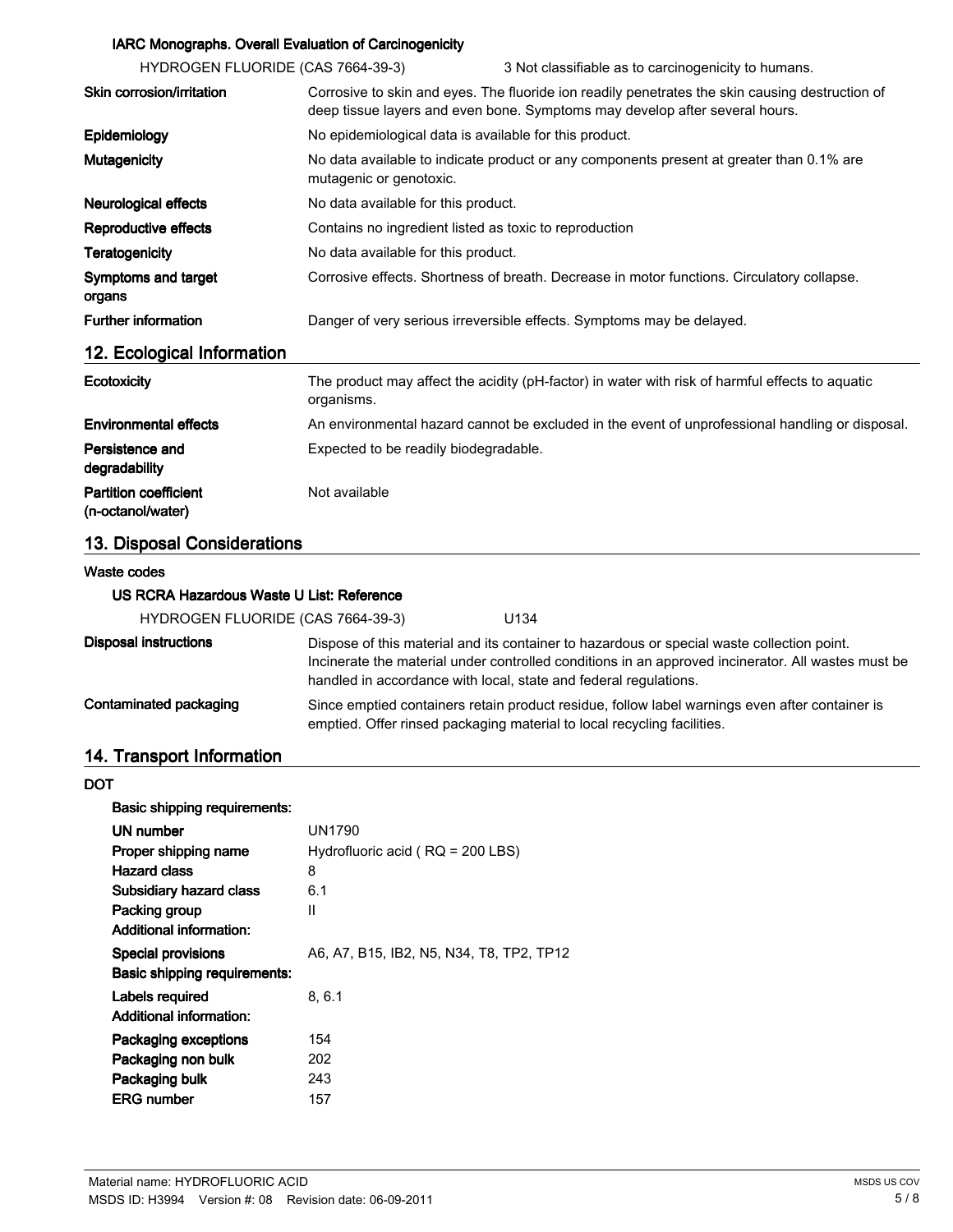## IATA

Basic shipping requirements:

| UN number<br>Proper shipping name<br>Hazard class<br><b>Subsidiary hazard class</b><br>Packing group | 1790<br>Hydrofluoric acid<br>8<br>6.1<br>Ш |
|------------------------------------------------------------------------------------------------------|--------------------------------------------|
| Additional information:                                                                              |                                            |
| <b>FRG</b> code                                                                                      | яP                                         |
|                                                                                                      |                                            |

## IMDG

Basic shipping requirements:

| UN number               | 1790                     |
|-------------------------|--------------------------|
| Proper shipping name    | <b>HYDROFLUORIC ACID</b> |
| <b>Hazard class</b>     | R                        |
| Subsidiary hazard class | 6.1                      |
| Packing group           |                          |
|                         |                          |



# 15. Regulatory Information

| US federal regulations                                                              | This product is a "Hazardous Chemical" as defined by the OSHA Hazard Communication<br>Standard, 29 CFR 1910.1200.<br>All components are on the U.S. EPA TSCA Inventory List. |                                                                                                    |                        |  |
|-------------------------------------------------------------------------------------|------------------------------------------------------------------------------------------------------------------------------------------------------------------------------|----------------------------------------------------------------------------------------------------|------------------------|--|
|                                                                                     | US EPCRA (SARA Title III) Section 302 - Extremely Hazardous Spill: Reportable quantity                                                                                       |                                                                                                    |                        |  |
| HYDROGEN FLUORIDE (CAS 7664-39-3)                                                   |                                                                                                                                                                              | <b>100 LBS</b>                                                                                     |                        |  |
|                                                                                     |                                                                                                                                                                              | US EPCRA (SARA Title III) Section 302 - Extremely Hazardous Substance: Threshold Planning Quantity |                        |  |
| HYDROGEN FLUORIDE (CAS 7664-39-3)                                                   |                                                                                                                                                                              | <b>100 LBS</b>                                                                                     |                        |  |
|                                                                                     | US EPCRA (SARA Title III) Section 313 - Toxic Chemical: De minimis concentration                                                                                             |                                                                                                    |                        |  |
| HYDROGEN FLUORIDE (CAS 7664-39-3)                                                   |                                                                                                                                                                              | $1.0 \%$                                                                                           |                        |  |
|                                                                                     | US EPCRA (SARA Title III) Section 313 - Toxic Chemical: Listed substance                                                                                                     |                                                                                                    |                        |  |
| HYDROGEN FLUORIDE (CAS 7664-39-3)                                                   |                                                                                                                                                                              | Listed.                                                                                            |                        |  |
| <b>CERCLA (Superfund) reportable quantity</b><br><b>HYDROGEN FLUORIDE: 100.0000</b> |                                                                                                                                                                              |                                                                                                    |                        |  |
| Superfund Amendments and Reauthorization Act of 1986 (SARA)                         |                                                                                                                                                                              |                                                                                                    |                        |  |
| <b>Hazard categories</b>                                                            | Immediate Hazard - Yes<br>Delayed Hazard - Yes<br>Fire Hazard - No<br>Pressure Hazard - No<br>Reactivity Hazard - No                                                         |                                                                                                    |                        |  |
| Section 311 hazardous<br>chemical                                                   | Yes                                                                                                                                                                          |                                                                                                    |                        |  |
| Inventory status                                                                    |                                                                                                                                                                              |                                                                                                    |                        |  |
| Country(s) or region                                                                | Inventory name                                                                                                                                                               |                                                                                                    | On inventory (yes/no)* |  |
| Australia                                                                           | Australian Inventory of Chemical Substances (AICS)                                                                                                                           |                                                                                                    | Yes                    |  |
| Canada                                                                              | Domestic Substances List (DSL)                                                                                                                                               |                                                                                                    | Yes                    |  |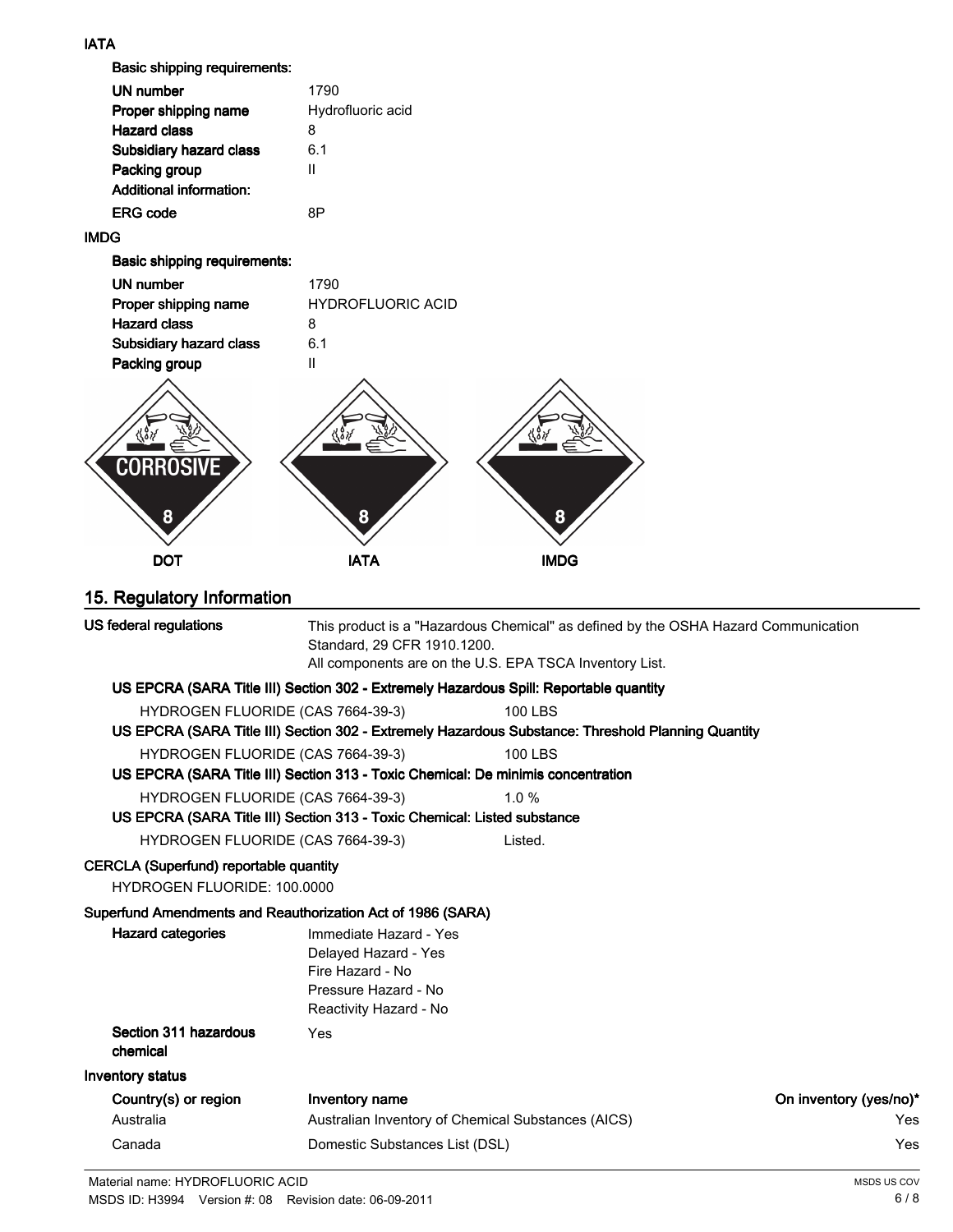| Country(s) or region                                             | Inventory name                                                                                                                                                                                                                                                                                                                                                                                                                                                                                                                                                                                                                                      |                                                                                                                                                                                                                                                                                                                                                                  | On inventory (yes/no)* |  |
|------------------------------------------------------------------|-----------------------------------------------------------------------------------------------------------------------------------------------------------------------------------------------------------------------------------------------------------------------------------------------------------------------------------------------------------------------------------------------------------------------------------------------------------------------------------------------------------------------------------------------------------------------------------------------------------------------------------------------------|------------------------------------------------------------------------------------------------------------------------------------------------------------------------------------------------------------------------------------------------------------------------------------------------------------------------------------------------------------------|------------------------|--|
| Canada                                                           | Non-Domestic Substances List (NDSL)                                                                                                                                                                                                                                                                                                                                                                                                                                                                                                                                                                                                                 |                                                                                                                                                                                                                                                                                                                                                                  | No                     |  |
| China                                                            |                                                                                                                                                                                                                                                                                                                                                                                                                                                                                                                                                                                                                                                     | Inventory of Existing Chemical Substances in China (IECSC)                                                                                                                                                                                                                                                                                                       |                        |  |
| Europe                                                           | European Inventory of Existing Commercial Chemical<br>Yes<br>Substances (EINECS)                                                                                                                                                                                                                                                                                                                                                                                                                                                                                                                                                                    |                                                                                                                                                                                                                                                                                                                                                                  |                        |  |
| Europe                                                           |                                                                                                                                                                                                                                                                                                                                                                                                                                                                                                                                                                                                                                                     | European List of Notified Chemical Substances (ELINCS)<br>No                                                                                                                                                                                                                                                                                                     |                        |  |
| Japan                                                            |                                                                                                                                                                                                                                                                                                                                                                                                                                                                                                                                                                                                                                                     | Inventory of Existing and New Chemical Substances (ENCS)                                                                                                                                                                                                                                                                                                         | Yes                    |  |
| Korea                                                            | Existing Chemicals List (ECL)                                                                                                                                                                                                                                                                                                                                                                                                                                                                                                                                                                                                                       |                                                                                                                                                                                                                                                                                                                                                                  | Yes                    |  |
| New Zealand                                                      | New Zealand Inventory                                                                                                                                                                                                                                                                                                                                                                                                                                                                                                                                                                                                                               | Yes                                                                                                                                                                                                                                                                                                                                                              |                        |  |
| Philippines                                                      | (PICCS)                                                                                                                                                                                                                                                                                                                                                                                                                                                                                                                                                                                                                                             | Philippine Inventory of Chemicals and Chemical Substances<br>Yes                                                                                                                                                                                                                                                                                                 |                        |  |
| United States & Puerto Rico                                      |                                                                                                                                                                                                                                                                                                                                                                                                                                                                                                                                                                                                                                                     | Toxic Substances Control Act (TSCA) Inventory                                                                                                                                                                                                                                                                                                                    | Yes                    |  |
|                                                                  |                                                                                                                                                                                                                                                                                                                                                                                                                                                                                                                                                                                                                                                     | *A "Yes" indicates that all components of this product comply with the inventory requirements administered by the governing country(s)                                                                                                                                                                                                                           |                        |  |
| <b>State regulations</b>                                         |                                                                                                                                                                                                                                                                                                                                                                                                                                                                                                                                                                                                                                                     | This product does not contain a chemical known to the State of California to cause cancer, birth<br>defects or other reproductive harm.                                                                                                                                                                                                                          |                        |  |
| US - New Jersey Community RTK (EHS Survey): Reportable threshold |                                                                                                                                                                                                                                                                                                                                                                                                                                                                                                                                                                                                                                                     |                                                                                                                                                                                                                                                                                                                                                                  |                        |  |
| HYDROGEN FLUORIDE (CAS 7664-39-3)                                |                                                                                                                                                                                                                                                                                                                                                                                                                                                                                                                                                                                                                                                     | <b>100 LBS</b><br>500 LBS                                                                                                                                                                                                                                                                                                                                        |                        |  |
| US - Pennsylvania RTK - Hazardous Substances: Listed substance   |                                                                                                                                                                                                                                                                                                                                                                                                                                                                                                                                                                                                                                                     |                                                                                                                                                                                                                                                                                                                                                                  |                        |  |
| HYDROGEN FLUORIDE (CAS 7664-39-3)<br>Saf-T-Data                  |                                                                                                                                                                                                                                                                                                                                                                                                                                                                                                                                                                                                                                                     | Listed.                                                                                                                                                                                                                                                                                                                                                          |                        |  |
|                                                                  | Flammability: 0 - None<br>Reactivity: 2 - Moderate<br>Contact: 4 - Extreme (Corrosive)<br><b>GLOVES</b><br>Storage Color Code: W - White (Corrosive)                                                                                                                                                                                                                                                                                                                                                                                                                                                                                                | Lab Protective Equip: D - GOGGLES & SHIELD; LAB COAT & APRON; VENT HOOD; PROPER                                                                                                                                                                                                                                                                                  |                        |  |
| 16. Labeling Info                                                |                                                                                                                                                                                                                                                                                                                                                                                                                                                                                                                                                                                                                                                     |                                                                                                                                                                                                                                                                                                                                                                  |                        |  |
| <b>Label Hazard Warning</b>                                      | <b>DANGER</b>                                                                                                                                                                                                                                                                                                                                                                                                                                                                                                                                                                                                                                       |                                                                                                                                                                                                                                                                                                                                                                  |                        |  |
|                                                                  |                                                                                                                                                                                                                                                                                                                                                                                                                                                                                                                                                                                                                                                     | Corrosive. Causes severe skin and eye burns. Causes digestive tract burns. May be fatal if<br>inhaled, absorbed through skin, or swallowed. Mist or vapor extremely irritating to eyes and<br>respiratory tract. Causes blood, cardiovascular system and respiratory system damage.<br>Prolonged exposure may cause chronic effects. Material reacts with water. |                        |  |
| <b>Label Precautions</b>                                         | Do not breathe mist or vapor. Do not get in eyes, on skin, or on clothing. Do not ingest. Use only<br>with adequate ventilation. Wash thoroughly after handling. Container must be kept tightly closed.                                                                                                                                                                                                                                                                                                                                                                                                                                             |                                                                                                                                                                                                                                                                                                                                                                  |                        |  |
| <b>Label First Aid</b>                                           | Immediately flush eyes with plenty of water for at least 15 minutes. Immediately flush skin with<br>plenty of water. If gas/fume/vapor/dust/mist from the material is inhaled, remove the affected<br>person immediately to fresh air. Oxygen or artificial respiration if needed. Call a physician or<br>poison control center immediately. IF SWALLOWED: Immediately call a POISON CENTER or<br>doctor/physician. Do not induce vomiting without advice from poison control center. If vomiting<br>occurs, keep head low so that stomach content doesn't get into the lungs. Do not use<br>mouth-to-mouth method if victim inhaled the substance. |                                                                                                                                                                                                                                                                                                                                                                  |                        |  |
| 17. Other Information                                            |                                                                                                                                                                                                                                                                                                                                                                                                                                                                                                                                                                                                                                                     |                                                                                                                                                                                                                                                                                                                                                                  |                        |  |
| <b>NFPA ratings</b>                                              | Health: 4<br>Flammability: 0<br>Instability: 1                                                                                                                                                                                                                                                                                                                                                                                                                                                                                                                                                                                                      |                                                                                                                                                                                                                                                                                                                                                                  |                        |  |